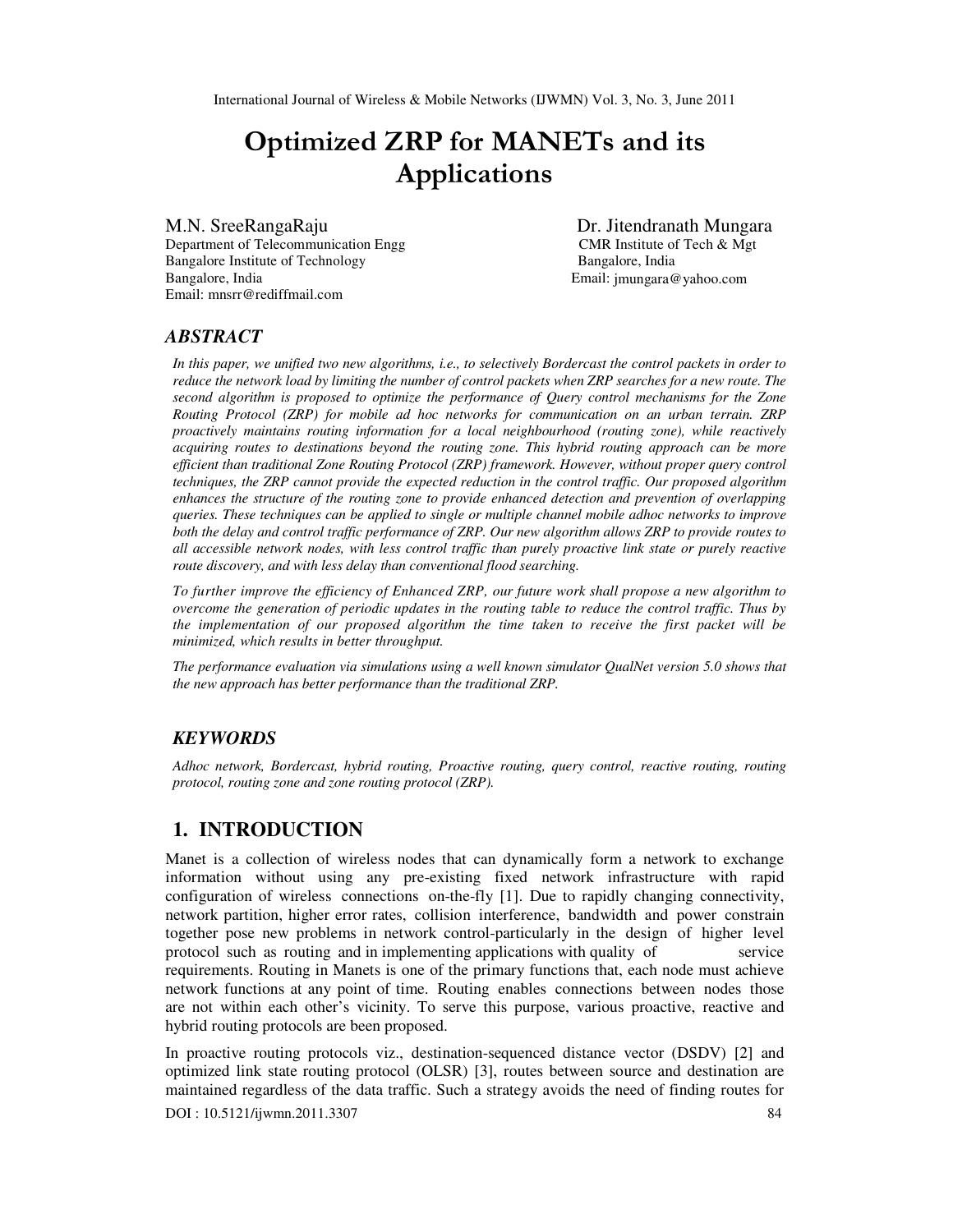each message and is especially efficient when the nodes are relatively stationary and traffic is relatively heavy. Unlike proactive routing protocols, reactive routing protocols [4] viz., dynamic source routing (DSR) and ad hoc on demand distance vector (AODV), find route only when node attempts to send a message. It avoids the need of frequent link and route updates therefore substantially reduces energy consumption [5] when the traffic load is light or the network mobility is high. Hybrid routing protocol utilizes both reactive and proactive protocol mechanisms.

The rest of the paper is organized as follows: section- ii explains overview of DSR, AODV and ZRP for Manets. Section iii gives a detailed description of our proposed work such that we can have better efficiency. Section iv presents simulation based results, evaluation and performance comparison graphs of our previous work. Finally, conclusion and future work are presented in section v.

# **2. Overview of ZRP**

#### **2.1 Zone Routing Protocol**

ZRP was proposed to reduce the control overhead of proactive routing protocols and decrease the latency caused by routing discover in reactive routing protocols. ZRP defines a zone around each node consisting of its k-neighbourhood (e. g. k=3). In ZRP, the distance and a node, all nodes within -hop distance from node belongs to the routing zone of node. ZRP is formed by two sub-protocols, a proactive routing protocol: Intra-zone Routing Protocol (IARP) [9] is used inside routing zones and a reactive routing protocol: Inter-zone Routing Protocol (IERP) [10] is used between routing zones, respectively. A route to a destination within the local zone can be established from the proactively cached routing table of the source by IARP, therefore, if the source and destination is in the same zone, the packet can be delivered immediately. Most of the existing proactive routing algorithms can be used as the IARP for ZRP. For routes beyond the local zone, route discovery happens reactively. The source node sends a route requests to its border nodes, containing its own address, the destination address and a unique sequence number. Border nodes are nodes which are exactly the maximum number of hops to the defined local zone away from the source. The border nodes check their local zone for the destination. If the requested node is not a member of this local zone, the node adds its own address to the route request packet and forwards the packet to its border nodes. If the destination is a member of the local zone of the node, it sends a route reply on the reverse path back to the source. The source node uses the path saved in the route reply packet to send data packets to the destination.

# **3. Related Work**

This section reviews the some of literature pertaining to routing in wireless ad hoc networks. In [1], the work presents query controlled scheme to provide enhanced detection and prevention of overlapping queries. The work done in [2] presents a selective bordercasting zone routing protocol to reduce the network load by limiting the number of control packets when the protocol searches for new route. The work presented in [3], is a protocol called multipath distance vector zone routing protocol for mobile ad-hoc networks, which uses a topological map of the zone centered on a node to guarantee loop freedom and alternative paths in the case of route failure and disjoint paths. In [4] an algorithm is proposed to provide improved quality of service such as low end to end delay and high throughput via hybrid routing protocol ZRP. In paper [5] independent zone routing is proposed, which allows adaptive and distributed configuration for the optimal size of the each node's routing zone on the per node basis. In[6], it has given review about the current routing protocols in Ad-hoc networks.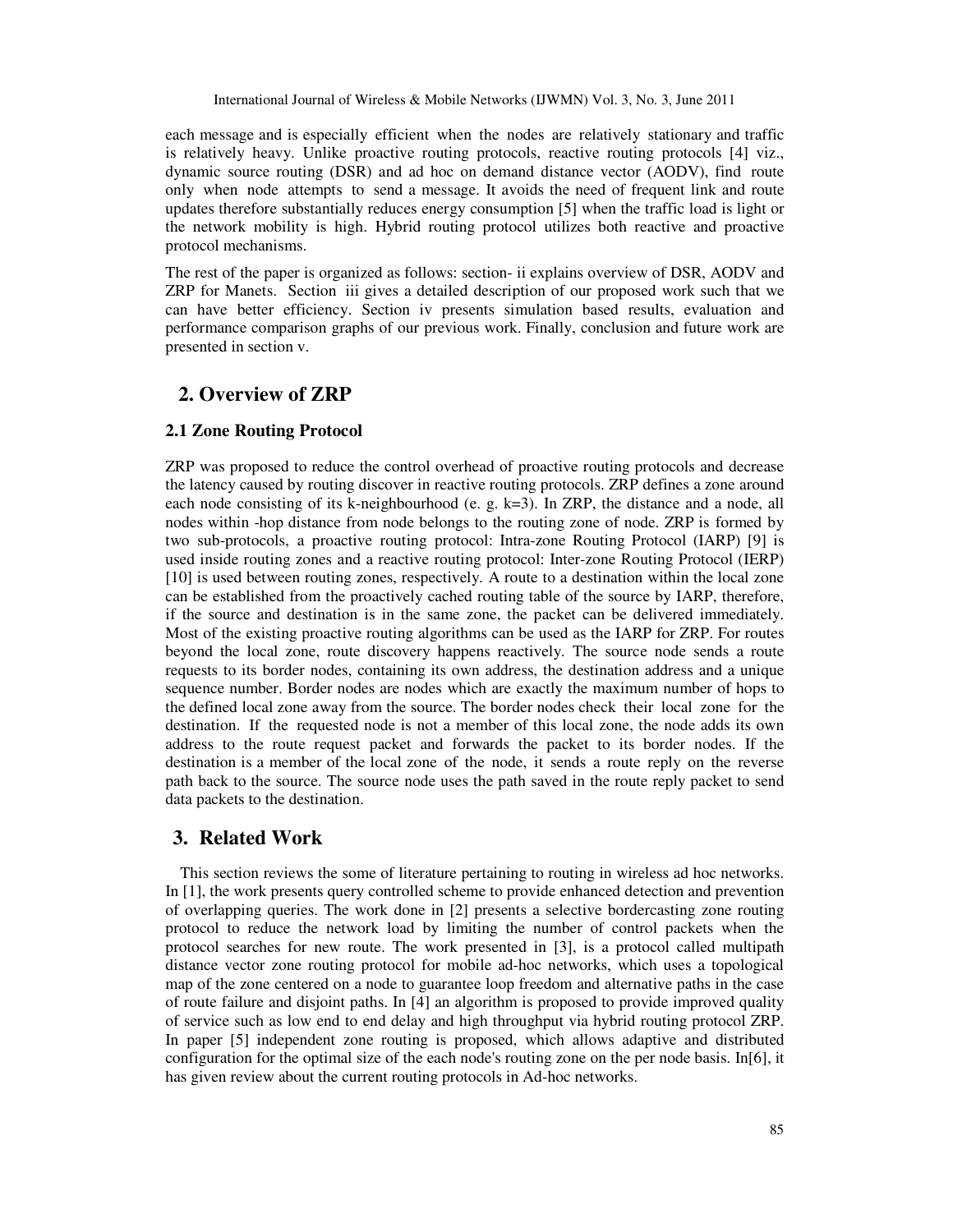### **4. Proposed Work**

Basic idea of ZRP is based on the idea that querying can be done more efficiently than flooding, by directing route requests to target peripheral nodes. Since neighbouring routing zones heavily overlap, each node may forward same query messages multiple times. Thus leading to increase in the number of control packets. Also there are chances that these query messages may be forwarded again inward instead of moving towards the destination. This unnecessarily adds the delay in the system.

#### **4.1 Detection of Query PacketId**

To reduce this delay we can go for query control mechanisms. Query detection uses query source node's Id and query Id pair. Below Fig. 1 depicts query detection scheme. Where 'S' is the source node and destination node 'D' is not in S's local zone. Hence S Bordercasts the query message packet. Nodes J, K, I detects the query packet through QID Method-1 and node H detects it through evesdropping i.e QID Method-2.



#### **4.2 Premature Node Termination**

With the knowledge of the QD obtained a procedure has to be followed in which covered nodes can be pruned by the Bordercast tree. This procedure is known as premature node termination. By referring to below Fig. 2, we can see that node 'S' Bordercasts the query message packet to its peripheral nodes. Node 'I' receives same copy of query message packet through Bordercast tree by the other node as it may be interior member of other routing zone. Now 'I' searches for the interior zone member of other node, and uses QD to detect is it necessary to relay that query message packet or no. 'I' identifies that nodes are been covered, it reconstructs the Bordercast tree. Prunes covered nodes from other node' Bordercast tree and deletes the query message received by other node using the criterion called premature node termination.



Fig. 2: Premature Node Termination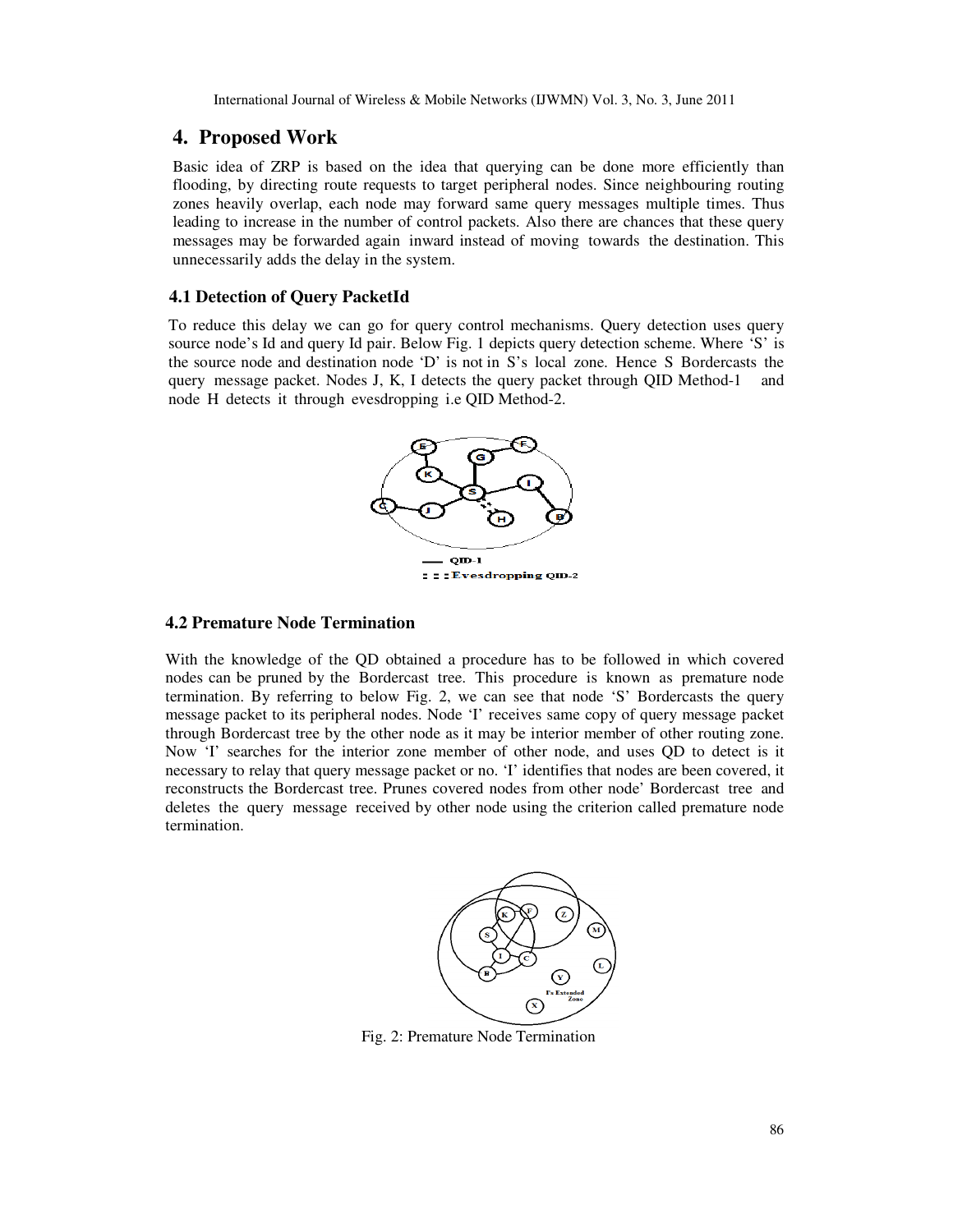#### **4.3 Random Query Analysing and Processing Delay**

Bordercasting node initiates bordercasting to its peripheral nodes. We can observe from the below Fig. 3 that bordercasting node 'S' Bordercasts the query message packet to peripheral node 'F'. This node 'F' will border cast the query message packet to 'X' and 'Y'. 'X' and 'Y' receive query at the same time. If both of them Bordercasts the query then again there are chances that same node may relay the same query multiple times. Unless and until  $X$  and Y check for the QD information they both will not be knowing that the query Bordercasted by them is redundant.



Fig. 3: Random Query Analyzing and Processing Delay

#### **4.4 Selective Bordercasting Approach:**

This approach is specially proposing for the minimization of control overhead packets for the ZRP protocol, which leads to congestion and delay in route acquisition The selective bordercasting mechanism use same IARP protocol as in ZRP, but use a new mechanism in IERP for interzone routing because the bordercasting procedure starts with IERP protocol.



Fig. 4: IARP packet broadcasting.

The operation of the IARP is shown in Fig. 4. The source node S generates the IARP packet and broadcasts in its local routing zone, by using neighbor's information, the central node updates its routing table. When the destination is outside the routing zone, the interzone operation initializes. The IERP is slight different from IERP in original ZRP, to understand the mechanism of new IERP, consider the Fig. 5, which the route to the destination in unknown to the source. Then the IERP request packet is generated. The information in the new IERP packet is: SN=S, DN=D, and border-cast hop value (BH) =1 which is shown in Fig. 5(a) and Fig. 5(b). The generated IERP packet is sent to all border nodes which lie on the zone border, which have same zone radius.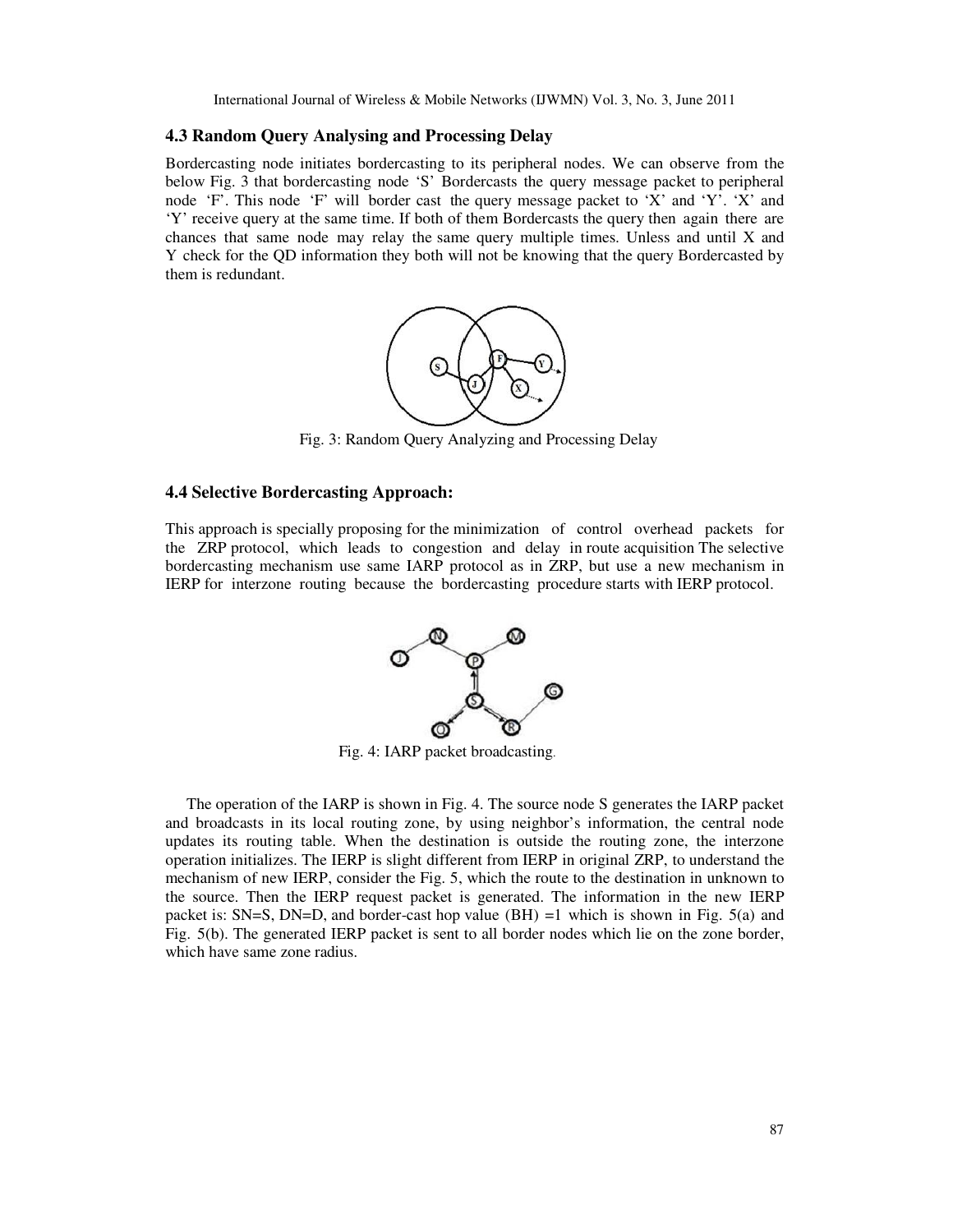

Fig. 5: IERP Packet transmission.

| DN SN | Intermediate | rat |  |
|-------|--------------|-----|--|
|       |              |     |  |

Fig. 5(a): IERP Packet format.

|  | Intermediate<br>Node | Packet<br>me |  |
|--|----------------------|--------------|--|
|  | - 11                 |              |  |

Fig. 5(b): IERP Request packet format of Fig. 5.

The nodes in the zone boundary which receives the IERP request packet with increase in the BH value by 1. Then the node checks the destination in its routing table, if the destination address doesn't found in its routing table, then it should continue with the border casting procedure. When the nodes find the destination in its routing zone or itself a destination then the node will replays with IERP Replay packet as shown in the Fig. 6 and reply packet is shown in Fig.  $6(a)$ .



Fig. 6: IERP Reply Transmission

|                                                                      |  | SN Intermediate BN Packet Type |  |  |  |
|----------------------------------------------------------------------|--|--------------------------------|--|--|--|
|                                                                      |  |                                |  |  |  |
| $\Gamma$ , $\ell$ ( ). IFDD and an index framed of $\Gamma$ , $\ell$ |  |                                |  |  |  |

Fig. 6(a): IERP reply packet format of Fig-6

In this Selective bordercasting approach the IERP Request packet's must save discovered routing information in a buffer for awhile and if there are requests for the same destination which the IERP REQ's are sent by nodes in the previous search. For example, when a destination moves inside the routing zone of Q, as shown in the Fig. 7, the previous recorded route information stored in the node Q and L, the node Q will generate the Reply packet to source S.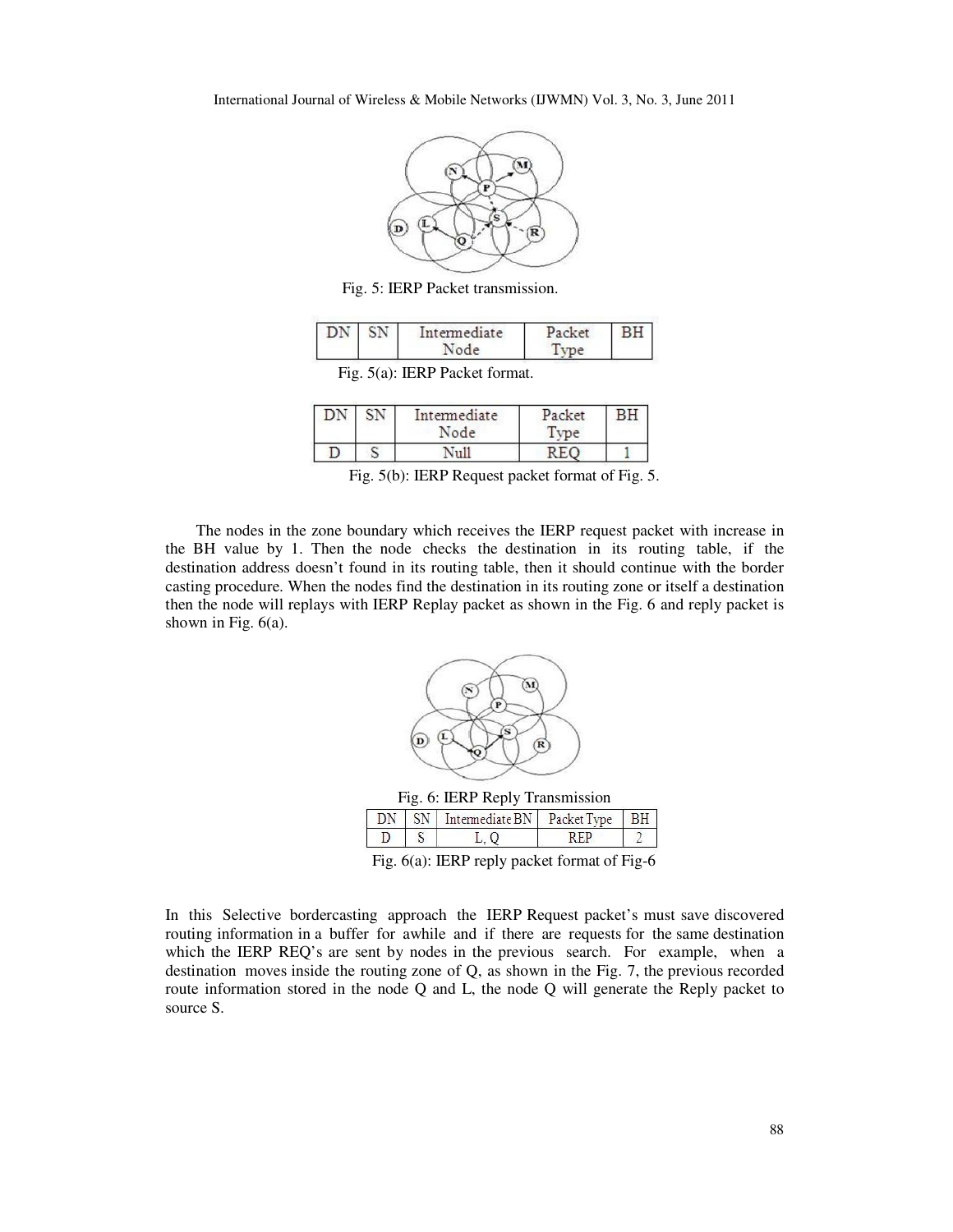

Fig. 7: a case when the destination node moves inside the zone.

In the case of destination which moves outside the zone of L as shown in the Fig. 8, it has no route to destination which is required for the query source, and then a new search is started from the node L.



Fig. 8: A case when DN moves outside the zone

Thus the number of IERP Route Request packets is reduced, because the route reconfiguration is started from the destination failure reporting node instead of beginning from the source. Hence this reduces control overhead packets and end-to-end delay time, which results in higher throughput.

# **5. Simulation Results**

In this section the methodology is presented .This methodology is used in order to isolate the impact on network performance. We used a well known network simulator QualNet version 5.0.

# **5.1 Simulation Platform, Models and Attributes**

The image of the network as it appears in QualNet version 5.0 is presented in Fig. 9



Fig. 9: Topology of the Simulated Network on an Urban Terrain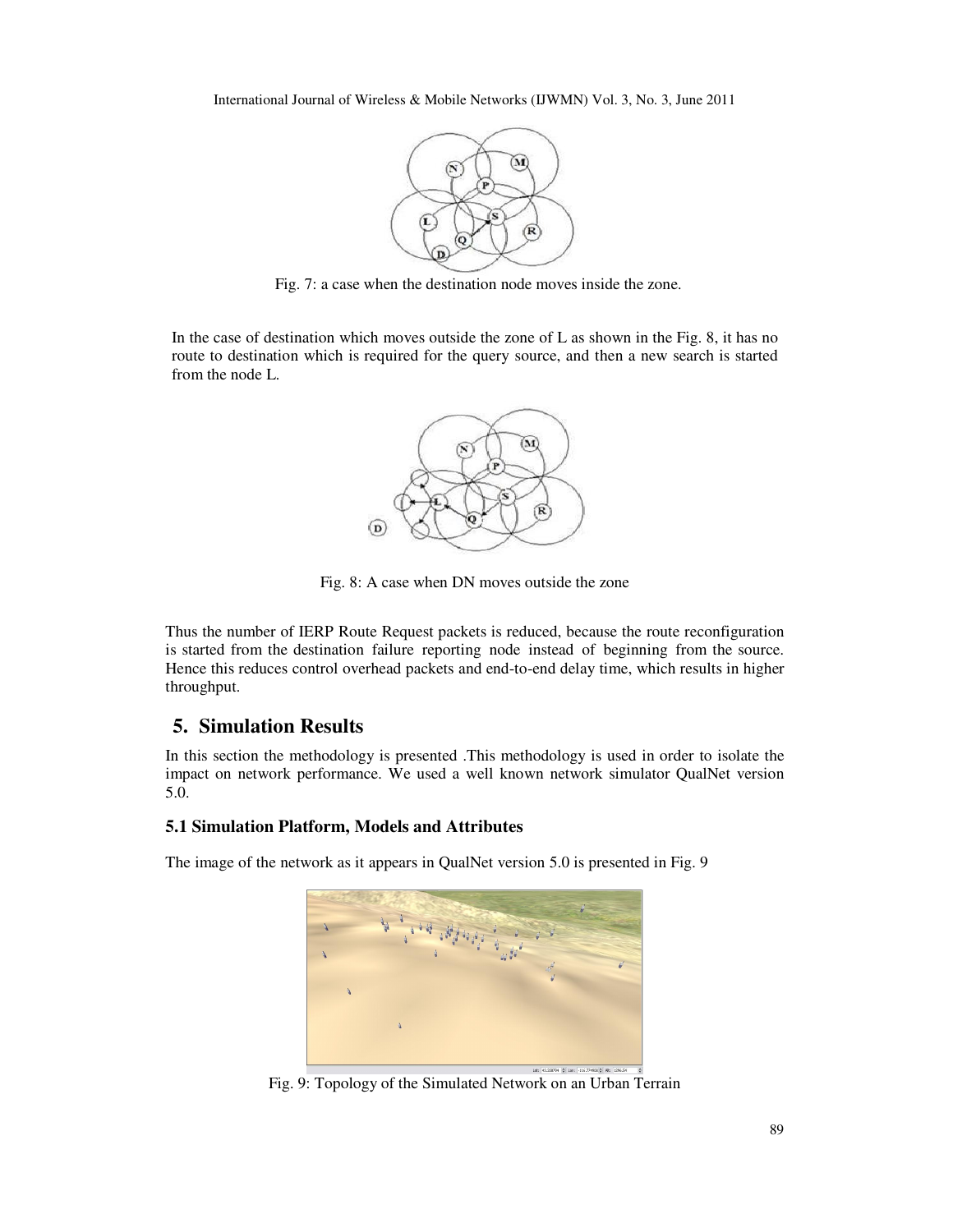The physical medium used is the well known 802.11DSSS PHY with a data rate of 2 mbps. The MAC protocol used is 802.11 MAC protocol, configured in a MANET mode on an urban terrain. More precisely we use only Distributed Coordination Function (DCF) of the protocol.

#### **5.2 Results**

Table-1 shows parameters we considered for simulations.

Table 1

Parameters we considered for simulations.

| <b>Parameters</b>        | Values                             |
|--------------------------|------------------------------------|
| <b>Routing Protocol</b>  | <b>ZRP</b> and Enhanced <b>ZRP</b> |
| <b>Fading Model</b>      | Rayleigh                           |
| Shadowing Model          | Constant                           |
| Pathloss Model           | Cost-231 HATA                      |
| <b>Energy Model</b>      | Mica Motes                         |
| <b>Battery Model</b>     | Simple linear                      |
| Terrain File             | DEM                                |
| Mobility Speed           | 15 to 20 meter/sec                 |
| Network Size-10-20 nodes | Area Considered-500 X 500          |
| Network Size-50-100      | Area Considered-1000 X 1000        |
| nodes                    |                                    |
| Network Size-200 nodes   | Area Considered-3000 X 3000        |
| Node Placement           | Random node placement under        |
|                          | seed-1                             |

After studying the operation of ZRP and Enhanced ZRP we can observe that, ZRP uses transmission of excess control messages there by resulting in poor QoS, by studying ZRP operation of route discovery we observe that ZRP uses additional time as it uses IARP, IERP and BRP. Thus leads to more number of control packets. When a destination node is not found in the local zone of the source node it initializes IERP. ZRP takes time for inter communication between IERP and IARP. Each node maintains routing table of their local zone. This adds unnecessary traffic in the network. This causes route acquisition delay. After discovering the route to the destination the data packets are encapsulated by two protocols. Hence it takes more time for data packet to reach to the destination.

The average end to end delay introduced is more for ZRP in our test case this is because of flooding more query control messages. Our proposed algorithm reduces this and there by promising reduced End to End delay. This is as shown in below Fig. 10.



Fig. 10: Average End-to-End delay displayed in seconds for different runs on different network sizes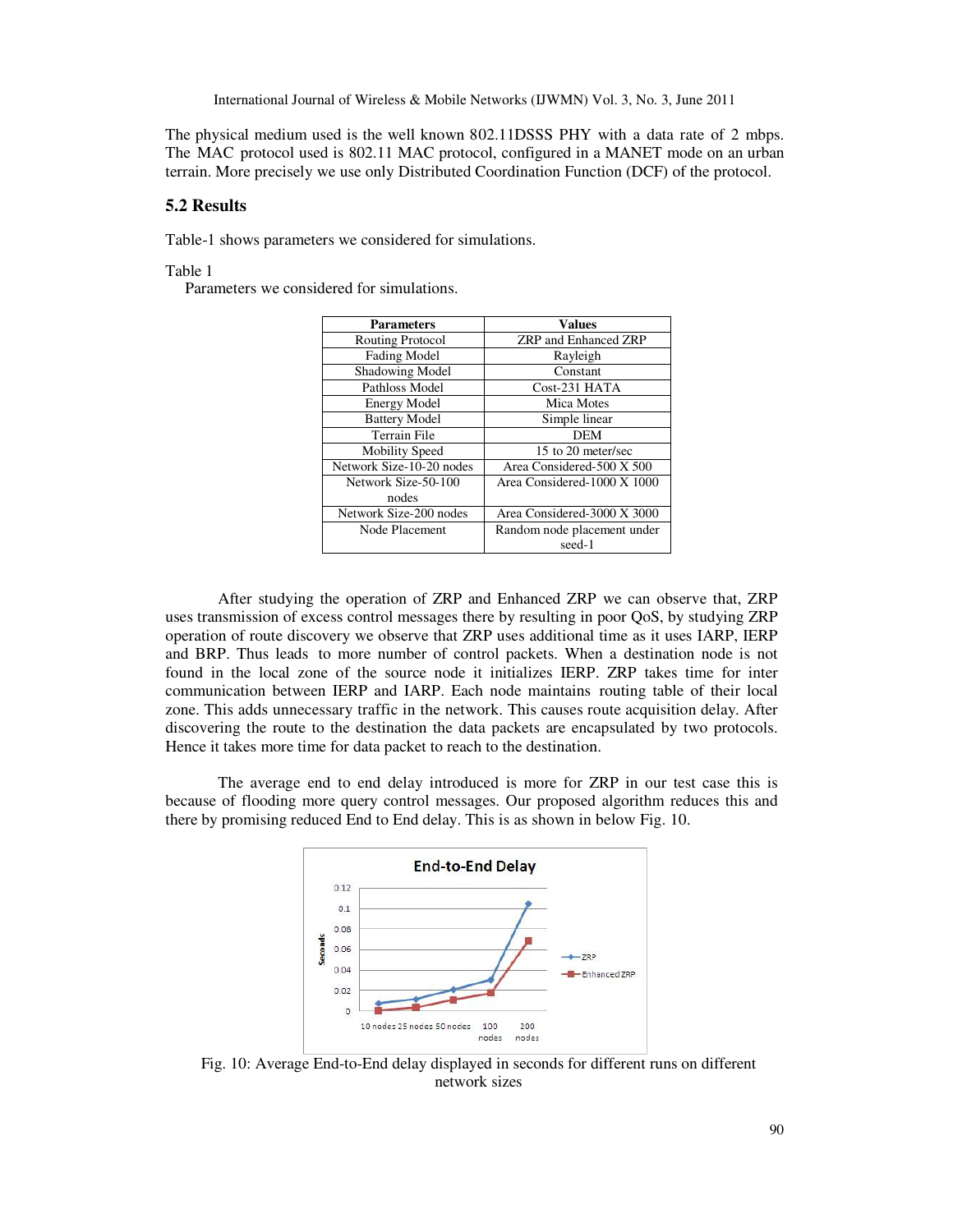The time taken to receive the first packet in case of ZRP is higher when compared to Enhanced ZRP, this is because of the excess control messages flooded in case of IARP and IERP. This is as shown in below Fig. 11.



Fig. 11: The first packet received in seconds

In our simulation, time constraint is 100 sec, total number of packets and total numbers of bytes at the destination received within this simulation time are reduced for ZRP due to increased delay as compared with Enhanced ZRP. This is as shown in Fig. 12 and Fig. 13.







Fig.13: Total packets received for multiple runs with different node density.

In the above Fig. 14 we can observe that when network density is less i.e. for 10 nodes number of packets received are more as compared at high network density. This is because of number of nodes increase, number of overlapping zones increase, thus query messages.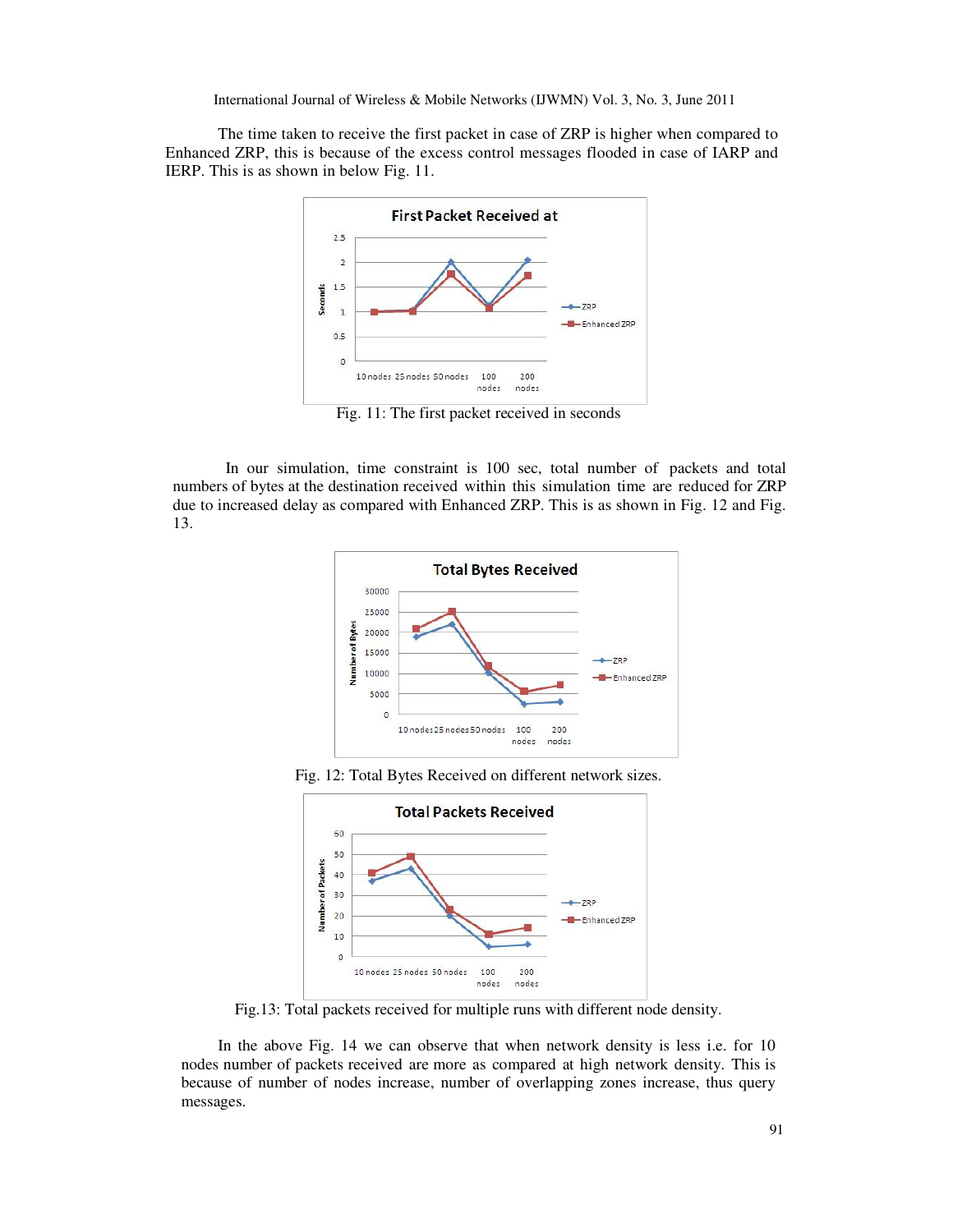

Fig.14: Throughput in bits per second obtained for different network sizes.

As the number of the nodes increases in the network, route discovery becomes more complicated, because centralized node routing zones will highly overlap with each other, hence the route request queries will be flooded in to the network, and the intermediate nodes will send same route request queries multiple times, hence the route acquisition delay will have higher percentage as the number of nodes increases. Therefore the zone routing protocol have lower throughput when compared to Enhanced ZRP. At 200 nodes Enhanced ZRP has low transmission rates but more than ZRP. This is as shown in Fig. 14.



Fig. 15: The average jitter shown in seconds for different network sizes

Jitter is the variation in the time between packets arriving, caused by network congestion, timing drift, or route changes. As from the above Fig. 15 we can observe that at 10 nodes both the protocols have small jitter value. But at 25, 50, 100 and 200 nodes since query packets will be flooded throughout the network control overhead increases; it consumes more time to reconfigure the route if link failure occurs. Hence there will be more time variation between arrivals of packets results in more jitter value.

From above graphs of Fig. 10 thru Fig. 158 we can observe that Enhanced ZRP has performed better than ZRP to promise better throughput, end to end delay, jitter and number of bytes received. ZRP was not up to the task and it performed poorly throughout all the simulation sequences, hence putting itself out of competition.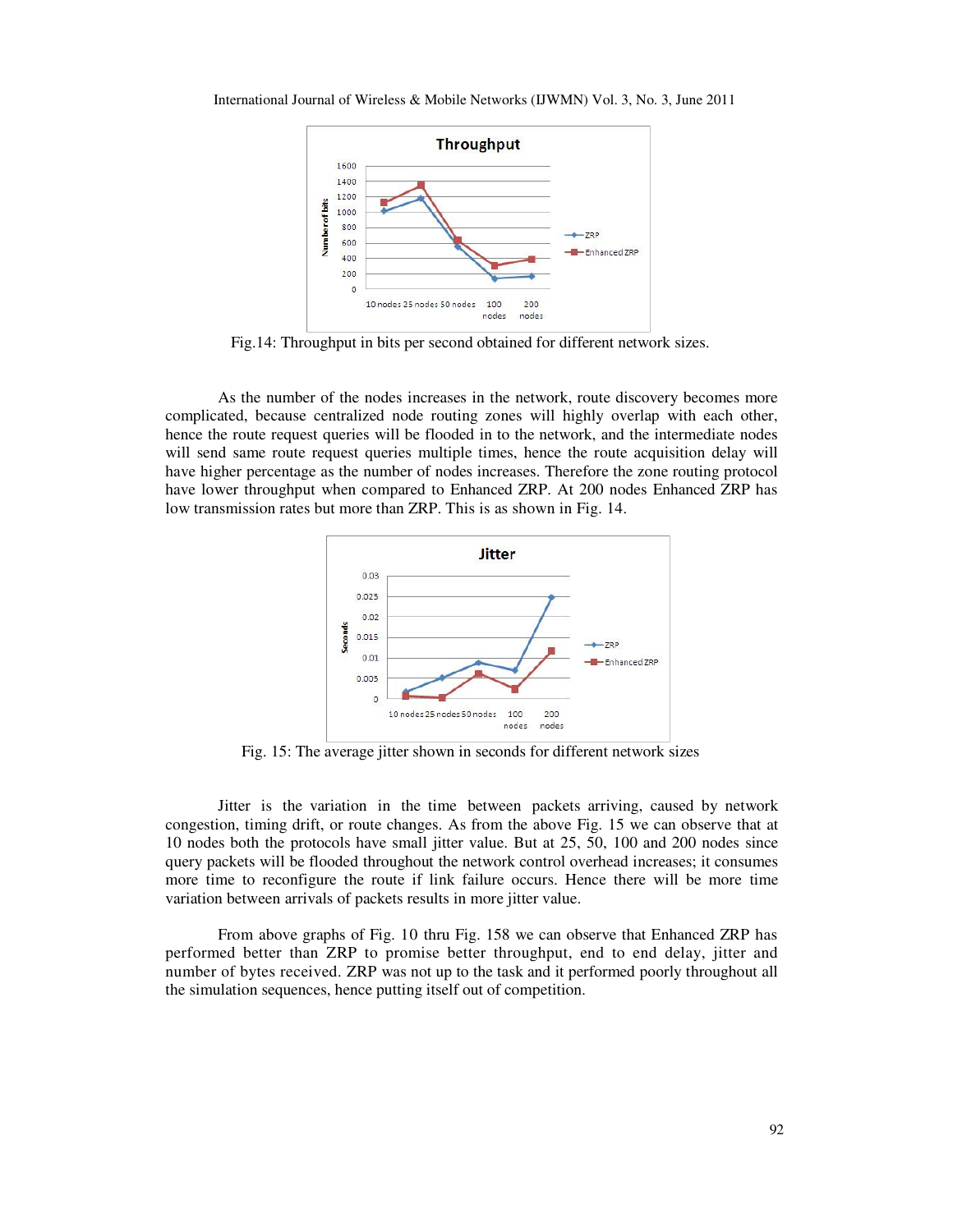### **6. Conclusions**

With simulation results we compared ZRP with Enhanced ZRP by involving two enhanced algorithms to enhance the performance of ZRP for communication on MANETs on an Urban Terrain. By analyzing simulation results we can observe Enhanced ZRP had performed better in all the simulation sequences with an improvement of 15 to 20 percent when compared to ZRP. To further improve the efficiency of Enhanced ZRP, our future work shall involve a new algorithm to overcome the generation of periodic updates in the routing table to reduce the control traffic. Thus by the implementation of our proposed algorithm the time taken to receive the first packet will be minimized, which results in better throughput. So the number of bytes and total packets received at the destination will be increased.

 The techniques can be applied to single or multiple channel MANETs to improve both the delay and control traffic performance of ZRP. In this scheme, we allow ZRP to provide routes to all accessible network nodes, with less control traffic than purely proactive link state or purely reactive route discovery, and with less delay. Extensive simulation results reveals that our scheme features better transmission delay, route convergence time, the last packet reception time, system efficiency and system through-put.

# **7. References**

- [1]. Jun-Zhao Sun, *"Mobile Ad-Hoc Networking: An Essential Technology for Pervasive Computing,"*  Proceedings of International conference on info-tech and info-net, Vol-3, pp. 316-321, 2001.
- [2]. Abdul Hadi Abd Rahman, Zuriati Ahmad Zukarnain*, "Performance Comparison of AODV, DSDV and I-DSDV Routing Protocols in Mobile Ad Hoc Networks,"* European Journal of Scientific Research ISSN 1450-216X, Vol.31 No.4, pp.566-576, 2009.
- [3]. P. Jacquet, Ed. Project Hipercom, INRIA*"*Optimized Link State Routing Protocol (OLSR)," http://www.ietf.org/rfc/rfc3626.txt- DSR-09.txt, IETF Internet draft, Oct. 2003
- [4]. Nasipuri and S.R. Das, *"On-demand multi-path routing for mobile ad hoc networks,"* IEEE ICCCN'99, pp. 64–70, 1999.
- [5]. S. Singh, M. Woo and C. S. Raghavendra*, "Power aware routing in mobile ad hoc networks",* IEEE/ACM MobiCom-98, pp. 181-190. Oct.1998.
- [6]. D. Johnson, D. Maltz and Yih-Chun Hu, *"The Dynamic Source Routing Protocol for Mobile Ad Hoc Networks,"* http://www.ietf.org/internet- drafts/draftietfmanet- DSR-09.txt, IETF Internet draft, Apr. 2003.
- [7]. Vincent D. Park and M. Scott Corson, *"Adhoc On demand Distance Vector (AODV) version 4: Functional specification,"* Internet- Draft,draft-ietfmanet- AODV-spec-04.txt, July 2001.
- [8]. Zygmunt J. Haas, Marc R. Pearlman,Prince Samar, *" The Zone Routing Protocol (ZRP) for Ad Hoc Networks,"* draft-ietf-manet-zone-zrp-04.txt, July 2002.
- [9]. Zygmunt J. Haas, Marc R. Pearlman,Prince Samar, *"The Intrazone Routing Protocol (IARP) for Ad Hoc Networks,"* draft-ietf-manet-zone- iarp-01.txt, June 2001.
- [10]. Zygmunt J. Haas, Marc R. Pearlman,Prince Samar, *"The Interzone Routing Protocol (IERP) for Ad Hoc Networks,"* draft-ietf-manet-zone- ierp 02.txt July 2002.
- [11]. C. Perkins, E.M. Royer, S.R. Das, and M.K. Marina*, "Performance Comparison of Two Ondemand Routing Protocols for Ad Hoc Networks,"* IEEE Personal Communications, pp. 16- 28, Feb. 2001.
- [12]. J. Broch et al., *"A Performance Comparison of Multihop Wireless Ad Hoc Network Routing Protocols,"* Proc. IEEE/ACM MOBICOM '98, pp. 85–97, Oct. 1998.